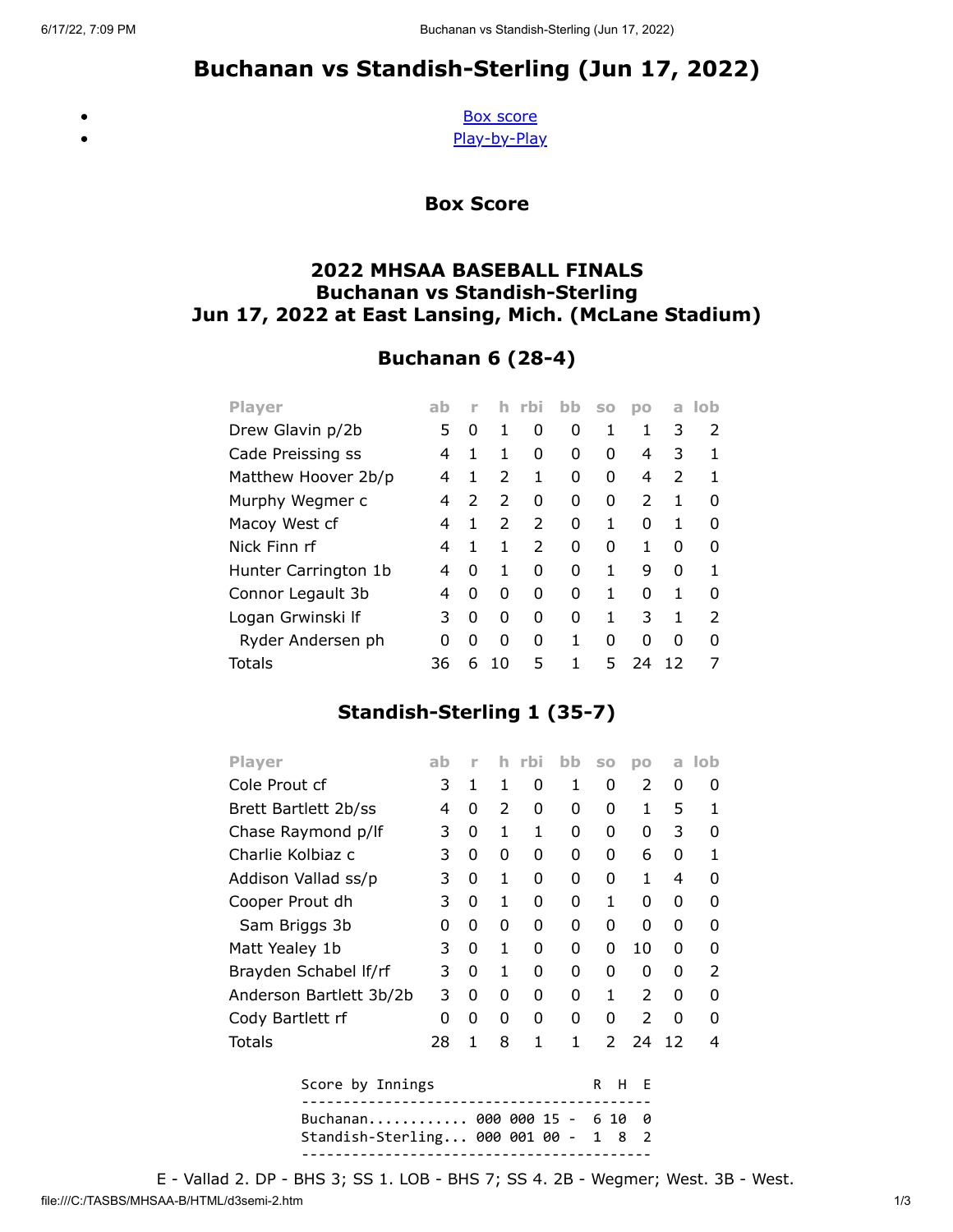SB - Glavin 2; Preissing; Hoover.

| <b>Buchanan</b>                                                |  |  |  |  | ip h r er bb so wp bk hbp ibb ab bf fo go np |  |  |  |
|----------------------------------------------------------------|--|--|--|--|----------------------------------------------|--|--|--|
| Drew Glavin                                                    |  |  |  |  | 6.0 5 0 0 1 1 0 0 0 0 20 21 8 6 47           |  |  |  |
| Matthew Hoover W 2.0 3 1 1 0 1 0 0 0 0 8 8 1 3 24              |  |  |  |  |                                              |  |  |  |
| Standish-Sterling ip h r er bb so wp bk hbp ibb ab bf fo go np |  |  |  |  |                                              |  |  |  |
|                                                                |  |  |  |  |                                              |  |  |  |
| Chase Raymond L 7.1 10 6 5 0 4 0 0 0 0 34 34 6 11 96           |  |  |  |  |                                              |  |  |  |
|                                                                |  |  |  |  |                                              |  |  |  |

Win - Hoover. Loss - Raymond. Save - None. WP - Vallad 2. Pitches/strikes: Glavin 47/34; Hoover 25/17; Raymond 96/68.

<span id="page-1-0"></span>Umpires - HP: Jamie Hinojosa 1B: Kevin Cleveland 2B: Mark Jarlock 3B: Mike Start: 5:25 pm Time: 1:40 Attendance: Weather: Sunny, 81F, Wind NW 16 mph

#### Play-by-Play

#### 2022 MHSAA BASEBALL FINALS Buchanan vs Standish-Sterling Jun 17, 2022 at East Lansing, Mich. (McLane Stadium)

Buchanan starters: 7/p Glavin; 17/ss Preissing; 11/2b Hoover; 20/c Wegmer; 24/cf West; 9/rf Finn; 1/1b Carrington; 12/3b Legault; 31/lf Grwinski;

Standish-Sterling starters: 8/cf Col.Prout; 5/2b Bre Bartlett; 21/p Raymond; 9/c Kolbiaz; 14/ss Vallad; 25/dh Coo.Prout; 32/1b Yealey; 11/lf Schabel; 10/3b A. Bartlett; 2/rf C. Bartlett;

**Buchanan 1st** - Glavin grounded out to ss (3-1 BBKB). Preissing grounded out to 2b (0-0). Hoover grounded out to 2b (3-2 KBFBB). O runs, O hits, O errors, O LOB.

Standish-Sterling 1st - Col.Prout popped up to ss (1-0 B). Bre Bartlett singled to left center (0- 0). Raymond grounded into double play 2b to 1b (0-1 S); Bre Bartlett out on the play. O runs, 1 hit, 0 errors, 0 LOB.

Buchanan 2nd - Wegmer doubled to right center (3-1 BFBB). West struck out swinging (3-2 FBBKBS). Finn grounded out to ss (0-1 F); Wegmer advanced to third. Carrington struck out looking (1-2 BKKFFFK). O runs, 1 hit, 0 errors, 1 LOB.

Standish-Sterling 2nd - Kolbiaz fouled out to p (0-2 FF). Vallad grounded out to 3b (3-2 SBBBK). Coo.Prout popped up to 2b  $(1-0 B)$ . O runs, O hits, O errors, O LOB.

**Buchanan 3rd -** Legault flied out to rf  $(0-0)$ . Grwinski grounded out to p, bunt  $(1-0 B)$ . Glavin singled to shortstop (1-1 BK). Glavin stole second. Preissing grounded out to 2b (2-0 BB). O runs, 1 hit, 0 errors, 1 LOB.

Standish-Sterling 3rd - Yealey singled to left center (2-2 SBSB). Schabel reached on a fielder's choice to pitcher, bunt (0-0); Yealey out at second p to ss. A. Bartlett flied into double play lf to 1b  $(1-1)$  BS); Schabel out on the play. O runs, 1 hit, O errors, O LOB.